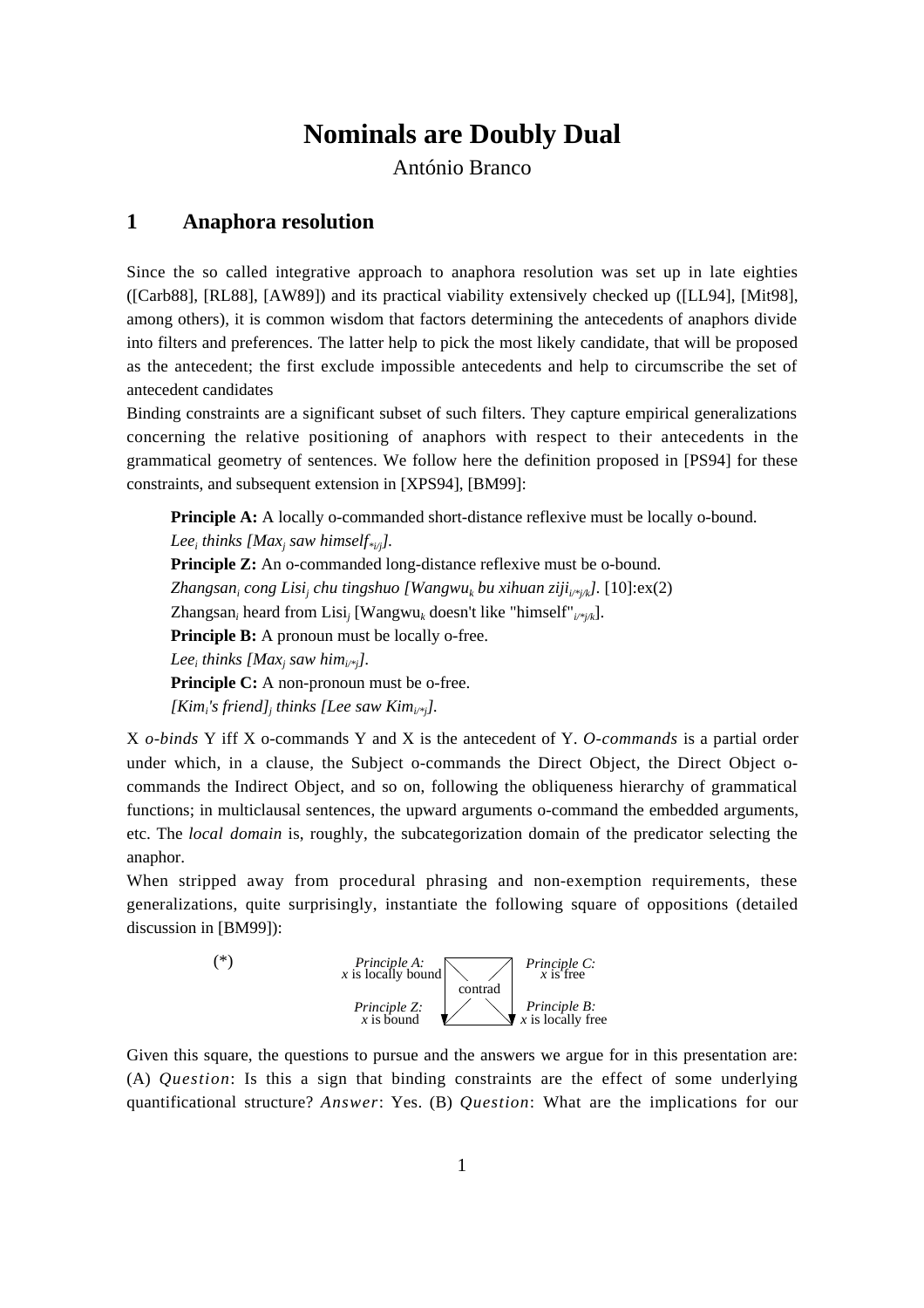understanding of the semantics of nominals, and in particular of their dual nature as referential and quantificational expressions? *Answer*: Nominals are doubly dual, in a sense to made made precise in this presentation.

## **2 Phase quantification**

Löbner suggested that the emergence of a square of logical duality between the semantic values of natural language expressions is a major empirical touchstone to ascertain their quantificational nature [Löb87]; and van Benthem, while noting that the ubiquity of the square of duality may be the sign of a semantic invariant possibly rooted in some cognitive universal, highlighted its heuristic value for research on quantification inasmuch as "it suggests a systematic point of view from which to search for comparative facts" [vanBent91](p.23).

Given the issues raised by  $(*)$ , it is of note that the square of duality in  $(2)$  is different from the classical square of oppositions in (1): The difference lies in the fact that *duality*, *inner negation* and *outer negation* are third order concepts, while *compatibility*, *contrariness* and *implication* are second order concepts.



There are instantiations of the square of oppositions without corresponding squares of duality, and vice-versa ([Löb87],p.56 for discussion). Although the two squares are logically independent, the empirical emergence of a square of oppositions, such as the one in (\*), naturally raises the question about the possible existence of an associated square of duality. We will argue that the answer to this question is affirmative and that it provides also an answer to question (A) above.

Before this result may be worked out, some analytical tools are to be introduced first. We will resort to the notion of phase quantification, which was introduced in [Löb87] to study the semantics of aspectual adverbials and was shown there to be extended to characterize quantification in general. For the sake of concreteness, consider a diagrammatic display of the semantics of these adverbials:



Very briefly, phase quantification requires the following ingredients: (i) a partial order over the domain of quantification; (ii) a property *P* defining a positive phase in a sequence of two opposite phases; (iii) a parameter point *t*; and (iv) the starting point of the relevant semiphase given the presupposition about the linear order between *P* and ~*P* phases.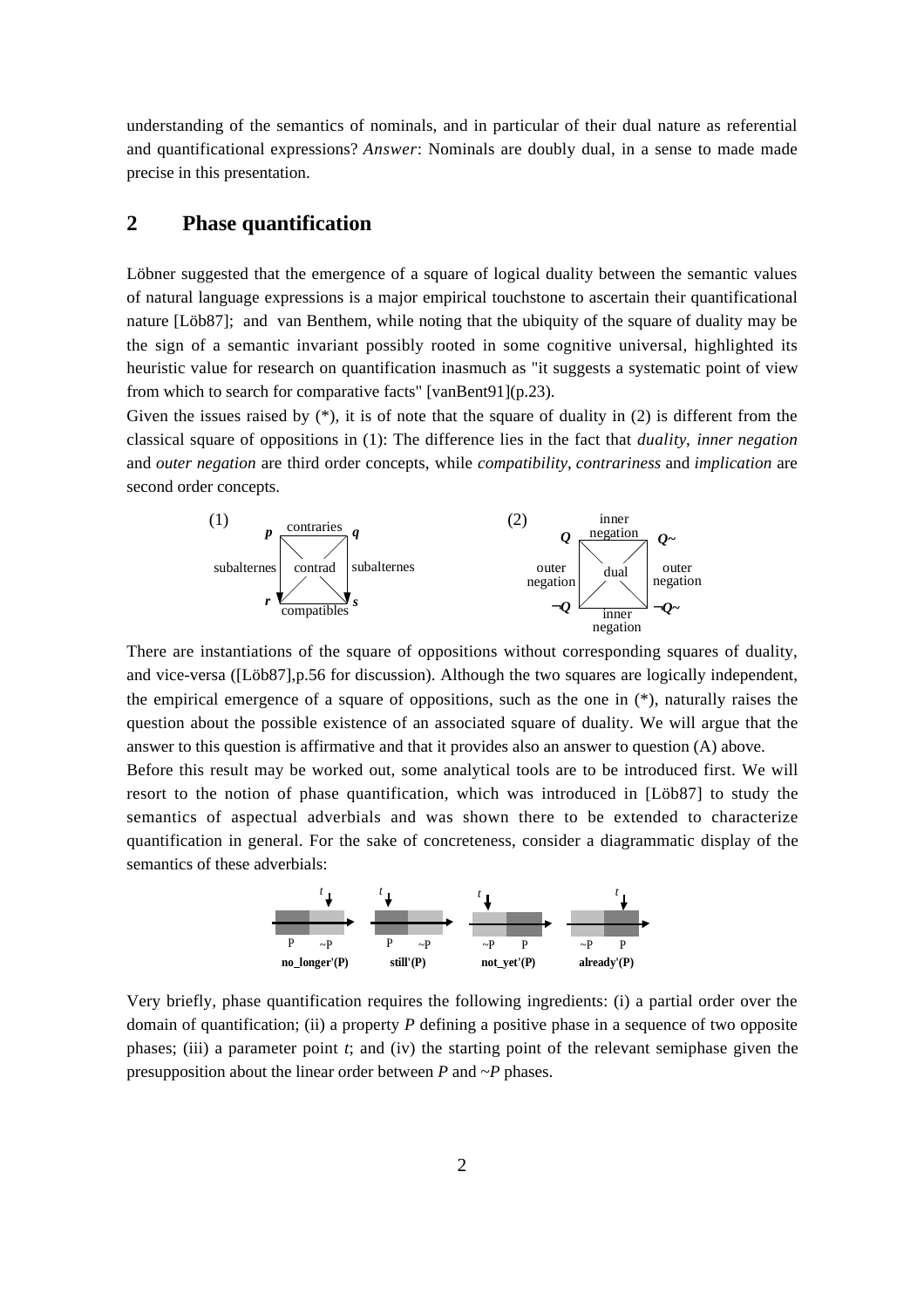For aspectual adverbials, (i) the order is the time axis; (ii) *P* denotes the instants where the proposition containing the adverbial holds; (iii)  $t$  is the reference time of the utterance; (iv) the starting point  $s(R,t)$  is the infimum of the set of the closest predecessors of *t* which form an uninterrupted sequence in  $R$  — the adverbials *no longer* and *still* bear the presupposition that phase *P* precedes phase  $\sim P$  ( $\sim P.P$  for the other two adverbials). These adverbials express the following quantifiers:



#### **3 Binding constraints**

Turning to the quantificational structure of binding constraints, given the space constraints of this abstract, we take Principle A as a working example.

Phase quantification here is assumed to unfold over entities in grammatical representations, vz. reference markers *a la* DRT, and its ingredients are as follows: (i) Reference markers are ordered according to the o-command relation; (ii)  $P$  is here  $L$ , the set of markers in the local domain of the anaphor; (iii) *t* is instantiated as *a,* the marker of the antecedent for the anaphor.

The quantifier expressed by short-distance reflexives, ruled by Principle A, can be associated with the presupposition that ~*L.L*. It receives the following definition, which is easily interpreted against the diagram corresponding to the example sentence, *Kim said Lee thinks Maxi hit himselfi*, where *k*, *l*, *m* and *h* are the markers of *Kim*, *Lee*, *Max* and *himself*.



 $Q_A(L)$  is satisfied iff between the bottom of the uninterrupted sequence  $\nu L$  most close to the antecedent *a* and *a* inclusive, there is at least one reference marker in *L*. As  $\sim L$  precedes *L*, this amounts to requiring that *a* be in *L*, the local domain of *h*, and consequently that *a* be a local o-commander of *h*, which matches precisely the requirement in Principle A.

In the presentation, we argue at length that this quantifier is one of the corners of a square of duality which includes quantifiers for the other three classes of anaphors. Such quantifiers result from those in (3) above simply by replacing *t* by *a,* and apply to *L* instead of *P*.



Just another very brief example. The phase quantifier of pronouns lies at the same corner as the quantifiers *no'* or *not\_yet'*:  $Q_B(L)$  is satisfied when no reference marker between the beginning of *~L* and the antecedent *a* inclusive is in *L*, which implies that *a* has to be in *~L*, i.e. it has to be outside the local domain of the pronoun, as required in Principle B.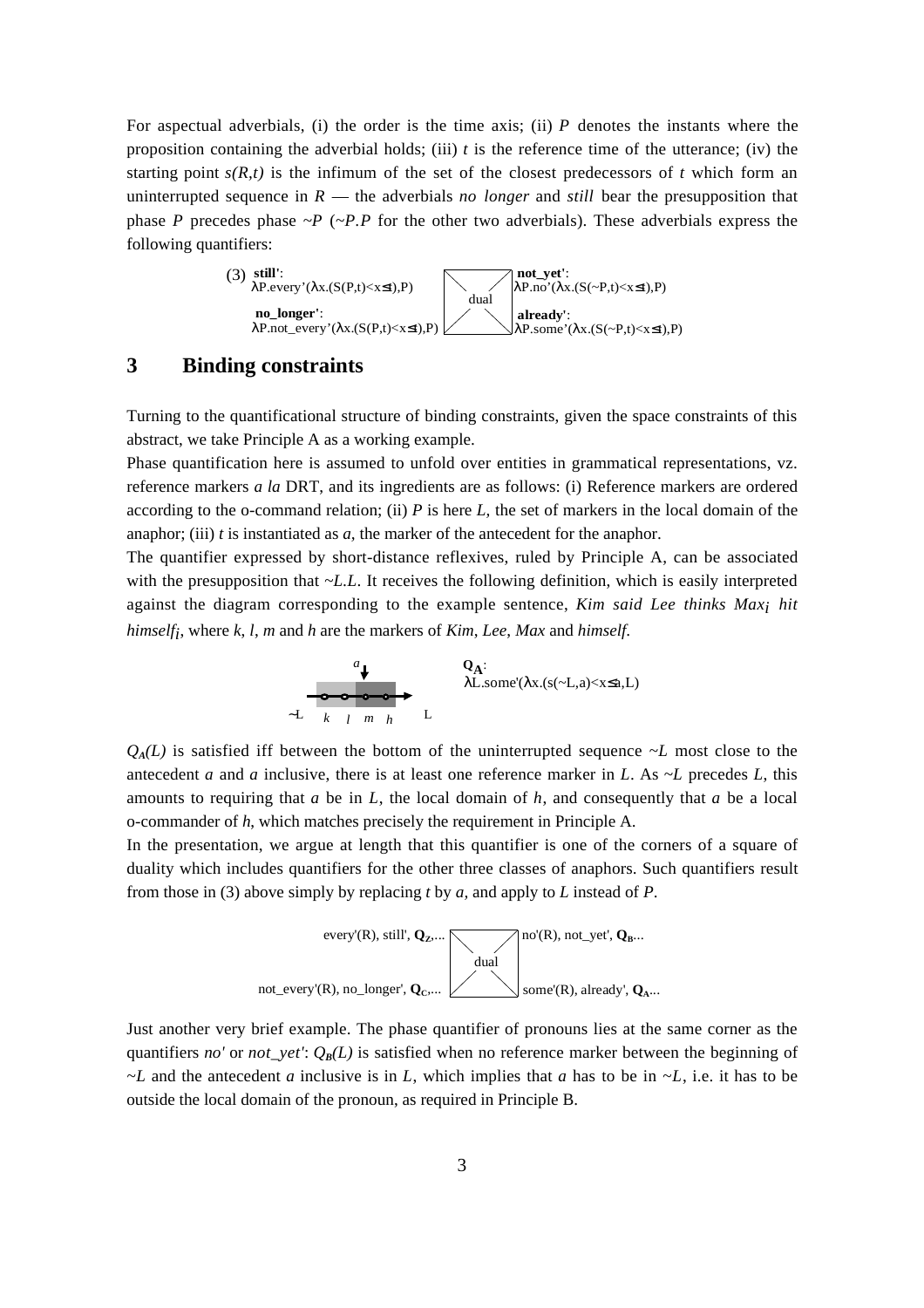These results may shed new light over a number of interesting issues. For instance, given their parameterized validity across natural languages, the universal character of binding principles has been seen as a striking feature: When envisaged as a set (the so-called "binding theory"), they appear as one of the best candidates to be a module of universal grammar. Given the universality of quantification in natural language, if binding constraints are the visible effect of quantifiers, it is not surprising then they are universally operative across natural languages.

Besides, not all languages have anaphors of each of the four binding types. In English, there is no long-distance reflexives. This is in line with the well known fact that not every corner of a duality square may be "lexicalized", as Löbner puts it: In some squares, there may not exist a single expression for a given corner, which is then expressed by some other means (e.g. a complex expression, such as *not every* — [Löb87],p.65 for a fully-fledged discussion).

# **5 The duality reference vs. quantification**

Many authors have underlined that there is no correspondence between surface and logical form of quantificational expressions of natural languages. Löbner emphasized this non-correspondence by pointed out that, while domain restrictor and quantified predicate are rendered by two different surface expressions in nominal quantification, in phase quantification expressed by aspectual adverbials, only the quantified predicate is available at the surface form.

With phase quantification expressed by anaphors, this gulf between surface and logical form widened further: There is no surface expression directly rendering either the domain restrictor of quantification or the quantified predicate.

More important, quantification is extended to universes whose elements are not entities of the "extra-grammatical" universe, but entities of the "intra-grammatical" world itself: The models against which binding phase quantification is to be interpreted are not representations of the world, with everyday entities like donkeys, farmers, etc., but grammatical representations, with entities like reference markers, grammatical functions, etc. Hence, satisfaction of a formula made out of a binding phase quantifier,  $Q_A$ ,  $Q_Z$ ,  $Q_B$  and  $Q_C$ , turns out to be a well-formedness constraint on the sentence where the corresponding anaphor occurs: For the meaning of "classic" quantification to be determined, one has to know how the world has to be for it to be true; for the meaning of binding phase quantification to be determined, one has to know how the corresponding grammatical representation has to be for it to be true.

Finally, it is worth considering the implications of the results above for the overall semantic make up of nominals. The shared wisdom is that nominals convey either quantificational or referential force — a large bulk of the research on the semantics of nominals has been concerned with determining which side of this divide definite descriptions belongs to ([Neale93], [LS95] a.o.). For the sake of the argument, let us accept that definites are referential terms. Let us also take into account that proper names are ruled by binding Principle C.

Given these assumptions, the analysis presented above imply that nominals with "primary" referential force (*he*, *the book*, *John*,...) have a certain "secondary" quantificational force: They express quantificational requirements — over reference markers in grammatical representations